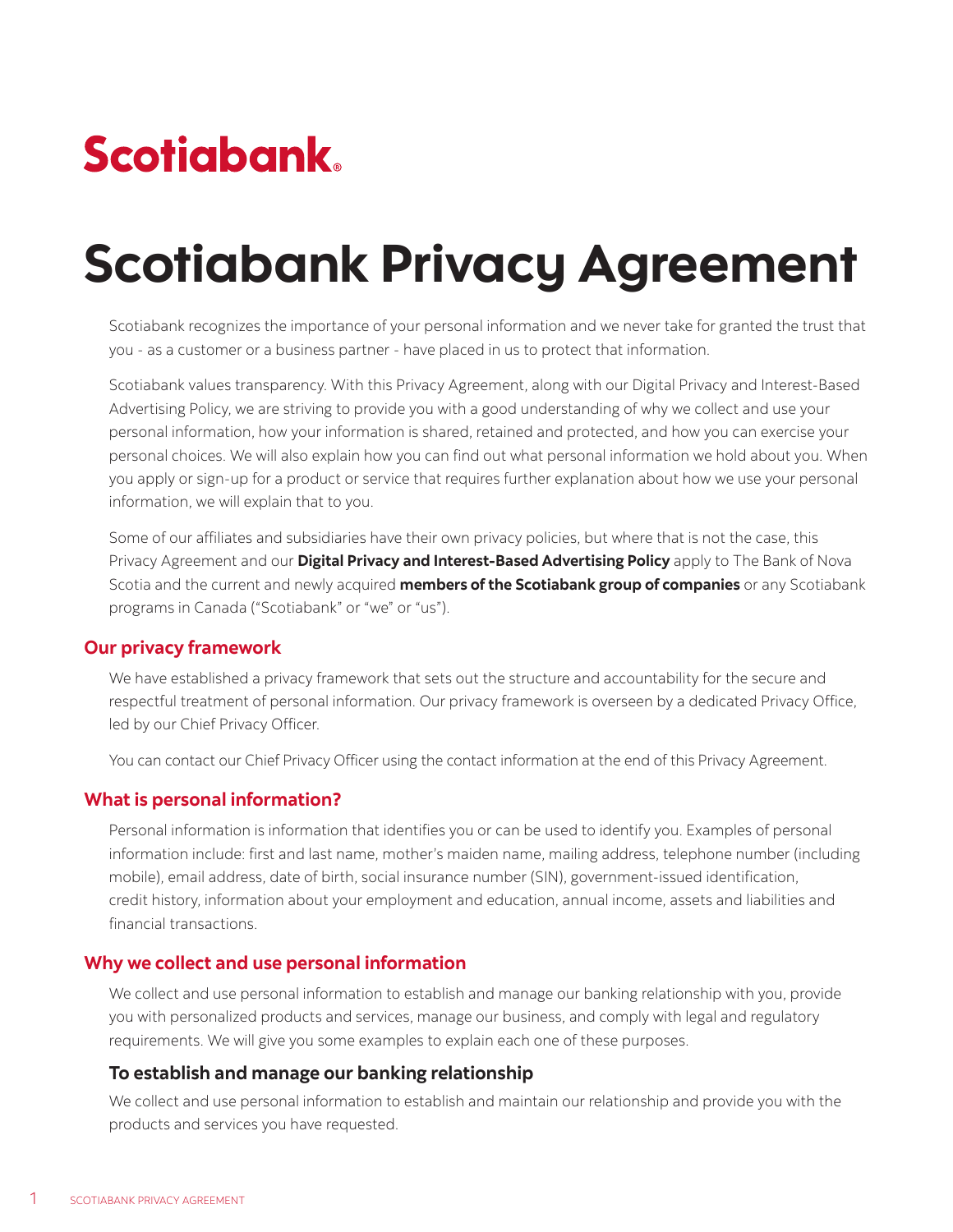- **• We need to confirm who you are and verify the information you have provided to us:** We will ask for your name, address, telephone numbers (including mobile), email address, and date of birth, and may ask for other forms of identification such as a valid driver's license, passport or a recent utility bill. We may also ask for certain biometric information, like a fingerprint or a voiceprint to securely verify your identity. We may ask you for your SIN to confirm your identity and ensure we obtain accurate information from credit reporting agencies. Providing your SIN for these identity verification purposes is optional. To withdraw your consent for the use of your SIN for identity verification purposes, you may contact us under *"How to refuse or withdraw your consent"* as set out below. For corporate clients, we need to collect the signing officers' names and other personal details.
- **• We need to assess your eligibility and suitability for our products and services:** When you apply for a product like a bank account, credit card, line of credit, mortgage, automotive financing or investment product, or agree to act as a guarantor, we may ask about your credit and payment history, education, employment, annual income, assets and liabilities. We may need information about how you intend to use the product or service and the source of any incoming funds or assets or the source of any down payment.
- **• We need to communicate with you:** We may communicate with you by phone, fax, mail, email, SMS text message or other electronic means to provide you with information related to the products and services you hold with us, or to collect on a debt owed to us. You can also choose to sign-up to receive alerts (including push notifications) regarding your account.
- **• We may need information about related parties to establish and manage our banking relationship with you:** In some circumstances, we may need information about your spouse, legal guardian, beneficiaries or personal representatives.
- **• We may need certain credit-related information:** We obtain credit and other information about you from credit reporting agencies on an on-going basis. We use this information to assess your application, verify your identity and your current and ongoing creditworthiness, update our records, help us to determine your eligibility for other products and services (such as pre-approved credit products, credit limit increases and balance transfer offers), to manage and assess our risks and to help us help you manage your credit responsibly. Your consent is effective for as long as you have the product or service with Scotiabank. The information we obtain from credit reporting agencies may include the types and amounts of credit advanced to you, payment histories, collection actions, legal proceedings, previous bankruptcies and other information reported by your creditors.

We obtain your credit information from the following credit reporting agencies, and you can contact them to obtain a copy of your credit report:

- **• Equifax: http://www.equifax.ca**
- **• TransUnion: http://www.transunion.ca**
- **• We may need additional information for insurance services:** When you apply for or accept insurance offered by us (such as mortgage, line of credit, credit card, or loan protection, life or travel insurance), we collect additional personal information. We and our insurance providers require this personal information to assess insurance risk and to establish and administer the insurance coverage, including the assessment of claims. For certain insurance products and services, we may ask for some health information.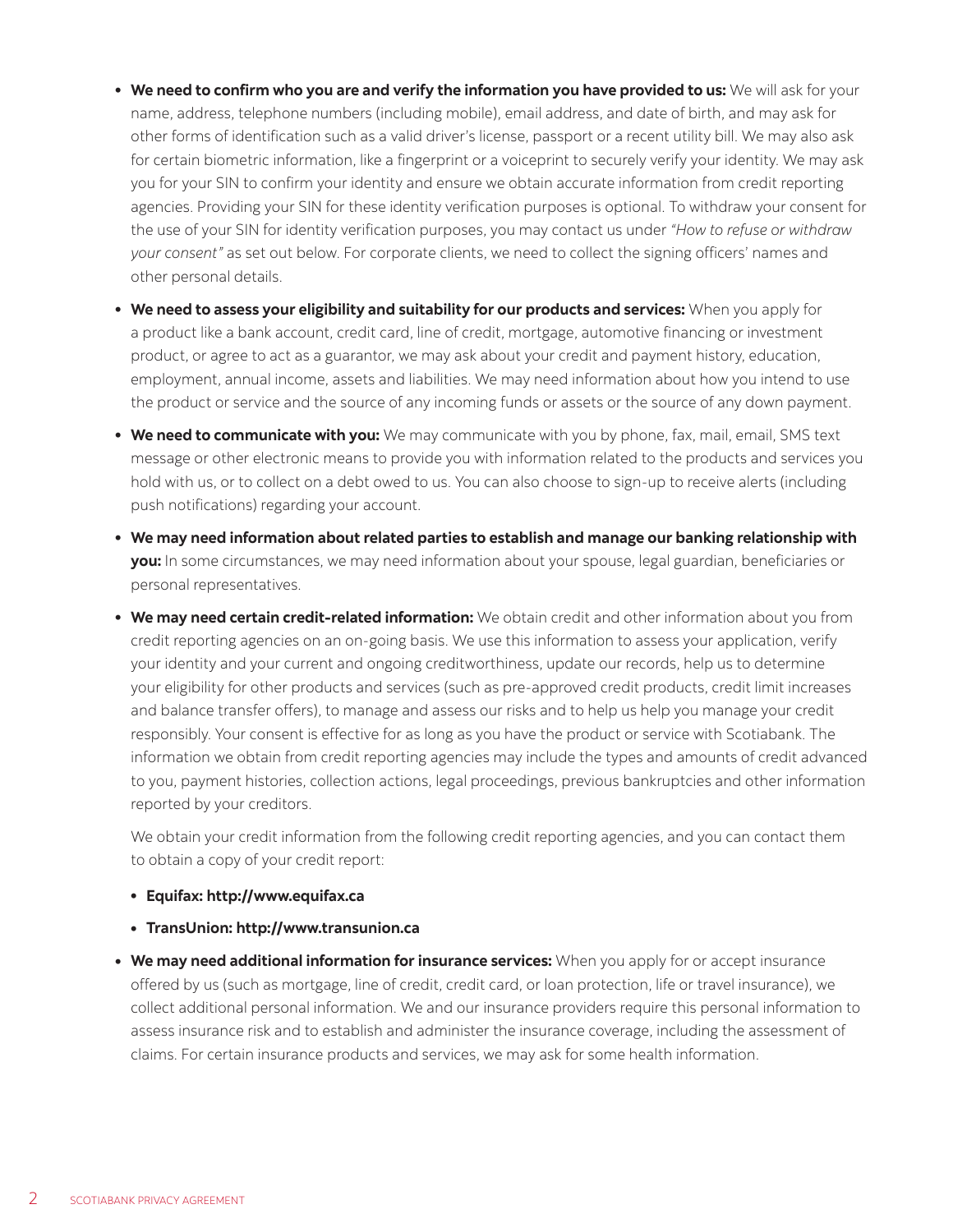# **To provide you with personalized products and services**

We collect and use personal information to provide you with personalized products and services and information about products and services that may be of interest to you.

- **• We collect and use information to personalize your experience with us, including:** to better understand your needs and preferences including through data analytics; to personalize your experience on our websites and mobile applications; to provide you with tailored communications and offers.
- **• We collect and use information to provide you with marketing communications:** We may contact you by phone, fax, mail, email, SMS text message or other electronic means about new products and services, offers, events and promotions. Our communications may be tailored based on information that we have about you. If you do not wish to receive these communications, you can withdraw your consent at any time by following the instructions under *"How to update your marketing choices"* below.

If you sign-up to receive electronic messages (such as emails and SMS text messages) from the Scotiabank group of companies, we will each send you communications about our products and services, offers, events, and other valuable information. We may also send you information about the products and services of Scotiabank's trusted partners that may be of interest to you.

We may also use services provided by third-party platforms (such as social networking and other websites) to serve relevant Scotiabank advertisements on such platforms to you and others. We may provide a de-identified version of your email address to the platform provider for such purposes. To opt-out of the use of your information for these purposes, you can unsubscribe from receiving email marketing communications by following the instructions under *"How to update your marketing choices"* below.

**• We collect and use information when you participate in a contest, survey, or promotion:** If you participate in a contest, survey or promotion, we may collect your name, address, phone number, email address, and other information or responses you provide. We use this information to administer your participation in the contest or promotion and as otherwise described to you when you enter. The information obtained through our surveys is used in an aggregated form. We use this information to help us understand our clients and to improve our products and services. If a contest or promotion is administered by a third party (such as a loyalty program partner), we may share information with the third party as described to you at the time of entry into the contest or promotion.

# **To manage our business**

We collect and use personal information to operate and manage our business and business relationships.

- **• We collect and use information to prevent and detect fraud and criminal activity and secure our premises:** We may ask you for any additional information required to investigate matters, settle any claim or report a matter to the appropriate authorities. We also conduct video surveillance in and around branches, bank machines and other locations for the purpose of safeguarding our customers and employees and protecting against theft, fraud and vandalism.
- **• We collect and use information when you contact us:** We record telephone calls for training and quality assurance purposes. We will tell you when we are recording a call.
- **• We collect and use information to collect debts, enforce obligations and to manage and assess risk.**
- **• We collect and use information to manage our business relationships:** For example, we collect personal information from employees or other representatives of our suppliers and contractors that is necessary for them to do business with us.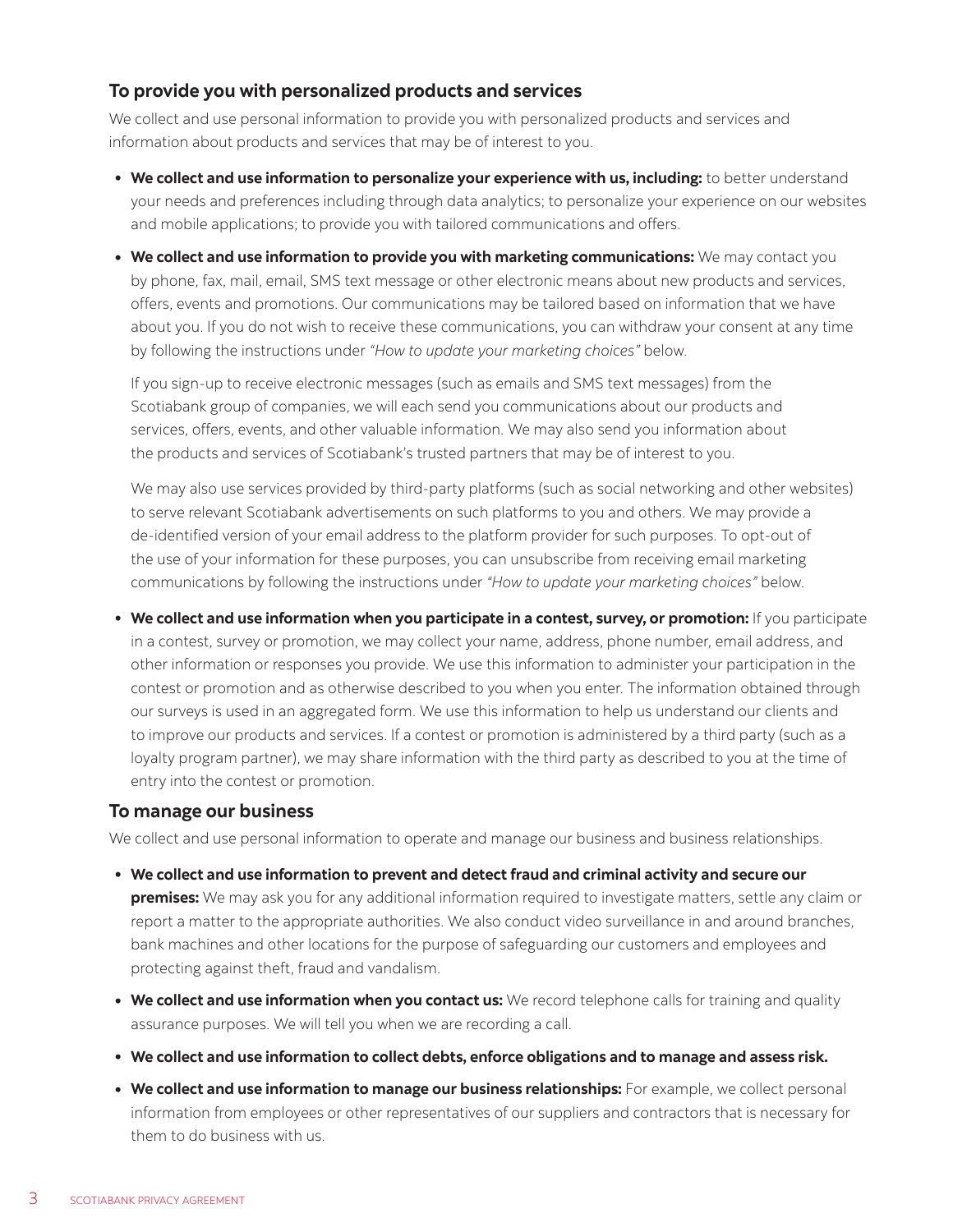**• We use and analyze the information we collect to better understand our clients, improve our products and services, and to prevent and detect fraud.**

#### **To comply with legal and regulatory requirements**

We are required to collect and use personal information to meet legal and regulatory requirements.

- **•** We collect and use personal information that may be required for anti-money laundering and "know your client" requirements and other applicable legal or regulatory requirements.
- **•** We also need to collect, use and disclose your SIN for income tax reporting purposes and to fulfil other regulatory requirements, as required by law.

#### **Why we share your personal information**

Scotiabank may share your personal information with third parties for the purposes described below.

**• We may share information with members of the Scotiabank Group of companies:** We may share personal information with members of the Scotiabank group of companies who provide operational, administrative and support services on our behalf, to meet legal and regulatory obligations, for fraud prevention purposes, and to perform analytics.

Members of the Scotiabank group of companies may be located outside of Canada and may access and process your personal information from the United States or other jurisdictions. For a list of Scotiabank's principal affiliates and subsidiaries enterprise-wide, please refer to the most recent **[Annual Report](https://www.scotiabank.com/ca/en/about/investors-shareholders/annual-reports.html)**.

- **•** We may share your personal information with other members of the **[Scotiabank group of companies](https://www.scotiabank.com/ca/en/personal/campaigns/scotiabank-members.html)** so that they may contact you for the purposes of marketing, including telemarketing, or to help you manage your credit responsibly. You can withdraw your consent to the disclosure of your personal information to other Scotiabank companies for marketing at any time. See *"How to update your marketing choices"* for more information.
- **• We may share information with our service providers:** We may use third party service providers to process or handle personal information on our behalf. Our service providers assist us with various services such as printing, postal and electronic mail distribution, marketing (including by telephone and electronic means), advertising, analytics, customer service, and processing, authorizing and authenticating your transactions.

We also provide personal information to credit or payment card networks and associations to administer the payment card system. We may also share information with merchants with whom you have set up pre-authorized or automatic bill payments, in which case we may provide your updated payment card number or expiry date.

When personal information is provided to our service providers, we will require them to protect the information in a manner that is consistent with Scotiabank privacy and security policies, practices and standards.

Some of our service providers are located outside of Canada and may access and process your personal information from the United States or other jurisdictions.

**• We may share information with our loyalty, reward or program partners:** We may offer products and services with trusted business partners, such as through the SCENE points program, or automotive manufacturers and dealers as part of our automotive financing business. In the event we collect, use and disclose personal information in connection with a partner program, we will tell you this at the time you sign-up for the program. For more information, see the terms that govern your participation in the program.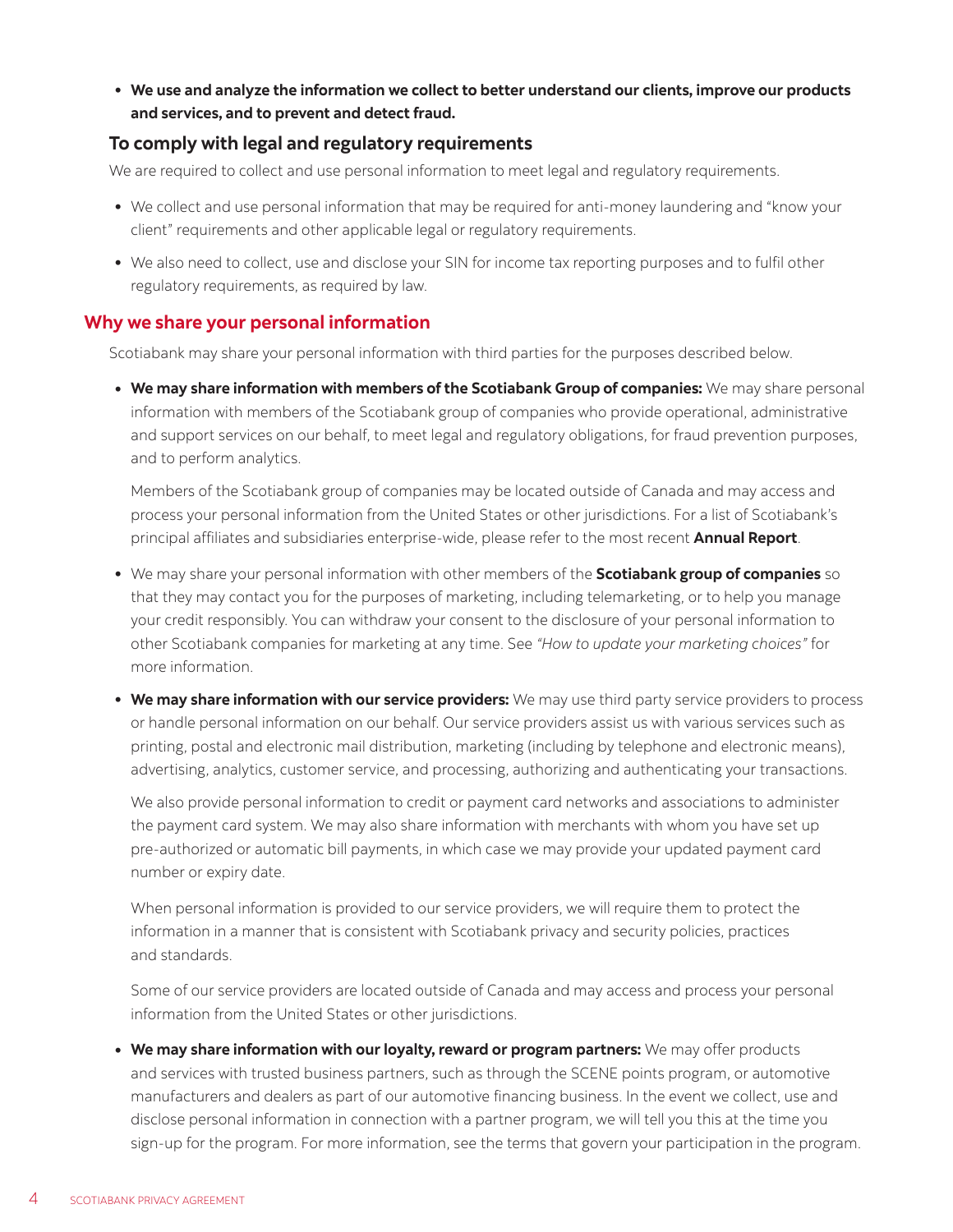- **• We may share information with other trusted business partners:** We may share information with our partners for marketing or other servicing purposes. For example, if you sign-up to receive communications from our trusted business partners, we share your personal information with our trusted partners so that they may contact you for the purposes of marketing, including telemarketing. You can withdraw your consent to the disclosure of your personal information with these partners at any time. See *"How to update your marketing choices"* below for more information.
- **• We may share information with credit reporting agencies:** We exchange personal information with consumer and credit reporting agencies on an ongoing basis, including information about late payments, missed payments or other defaults.
- **• We may share information with your joint account holders, representatives, executors and beneficiaries:** We share personal information with joint account holders or representatives (such as a legal guardian, power of attorney or lawyer). Joint account holders will each have access to all of the account history and transaction details for the account. We may also share personal information with your (or your joint account holder's) estate representatives or beneficiaries where reasonably necessary to administer the estate.
- **• We may share information with third parties in connection with a prospective business transaction:** If we sell a company or a portion of the business or assets of a Scotiabank company, or in the event we sell, assign or securitize your loan, mortgage or other debt, we may provide information we hold about you to the prospective purchaser or investor. The personal information we disclose in such circumstances may include financial information obtained in support of your loan, mortgage or other debt.
- **• We may share information to meet legal requirements:** Scotiabank and our Canadian, US and foreign service providers may disclose personal information where we are required or permitted to do so by applicable law. This may be:
	- **•** to other organizations for the purposes of investigating a breach of an agreement or contravention of law or to detect, suppress or prevent fraud;
	- **•** to establish, exercise or defend legal claims;
	- **•** to protect the rights, property and safety of Scotiabank and others;
	- **•** to courts, law enforcement and regulatory authorities in the jurisdictions in which we or our service providers operate, including to respond to a local or foreign court order, search warrant or other demand or request which we believe to be valid;
	- **•** to comply with the rules of production of a local or foreign court; and
	- **•** to satisfy legal and regulatory requirements that we believe are applicable to us, including the requirements of any self-regulatory organizations to which we belong.
- **• We may share information relating to mortgage products:** If you have a mortgage account with us, we may share information about you, including credit information and the amount of your mortgage, to mortgage insurers for the purposes of offering and administering mortgage insurance, or to a creditor where you are in default of an obligation to that creditor.
- **• We may share information relating to insurance services:** We may exchange personal information (including health information) with hospitals and health care professionals, government insurance plans, other insurance companies and insurance service bureaus.
- **• We may share information in accordance with your requests or as you otherwise consent.**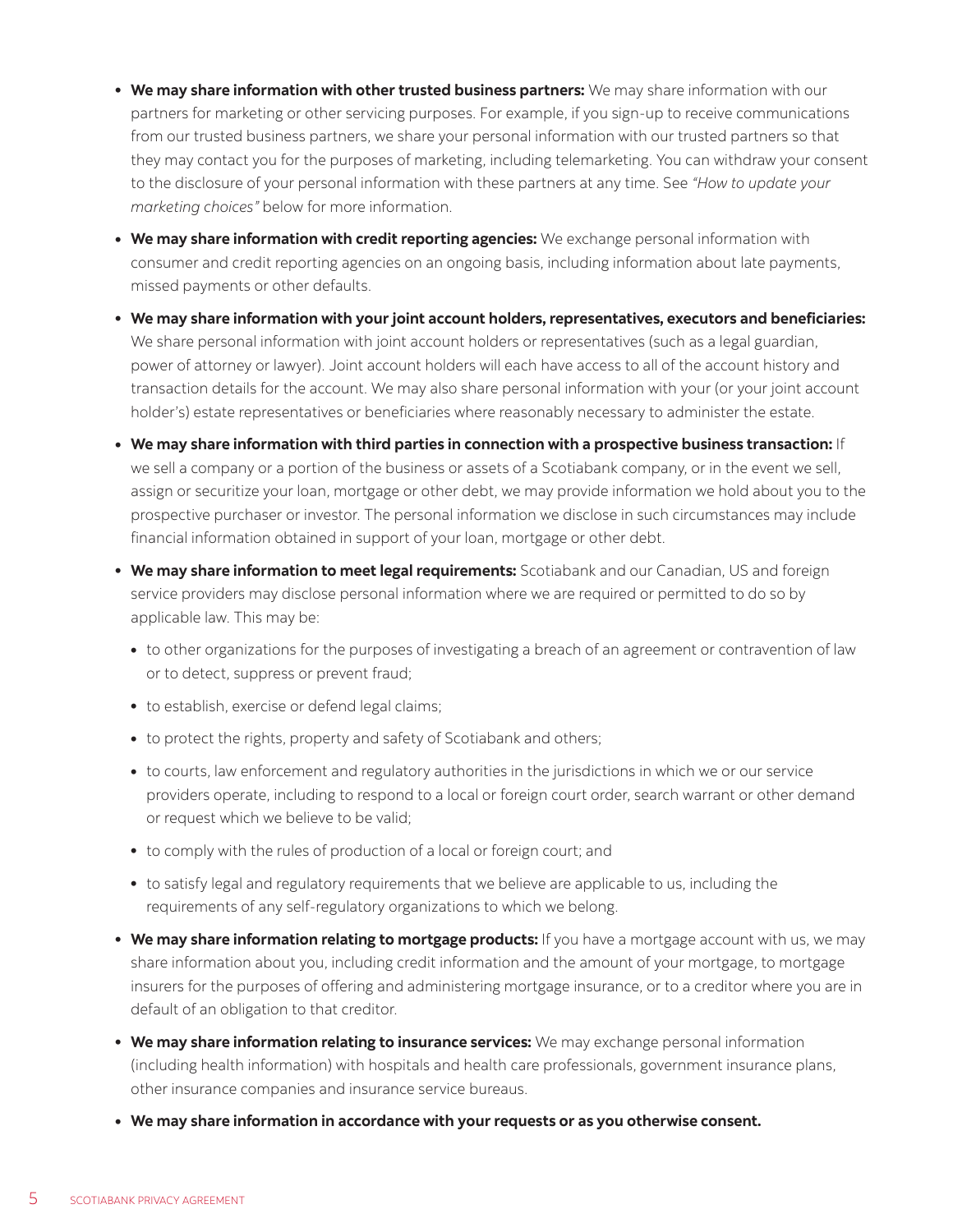#### **How we protect and retain personal information**

We have implemented measures designed to safeguard the personal information in our custody and control against theft, loss and unauthorized access, use, and disclosure.

We restrict access to personal information to employees and authorized service providers who require access to fulfil their job requirements.

We may keep and use information about you in our records for as long as it is needed for the purposes described above, or to otherwise meet our legal obligations, even if you are no longer a customer.

#### **How we maintain accurate personal information**

We require accurate, complete and up-to-date records to provide our products and services, and we have implemented processes to help ensure this.

We also rely on you to provide us with information that is true and complete. If any personal information changes or becomes inaccurate or out of date, please advise us using the contact information set out below so we can update our records.

#### **How to refuse or withdraw your consent**

You can refuse to consent to our collection, use or disclosure of personal information, or you may withdraw your consent to our further collection, use or disclosure of your personal information at any time by giving us reasonable notice, subject to limited exceptions. This includes withdrawing your consent for Scotiabank to use your SIN to verify credit information to confirm your identity.

If you wish to withdraw consent, you may do so at any time by contacting the branch or office with which you are dealing or by calling us toll-free at the telephone numbers listed below. You can also contact the Office of the President as set out at the end of this Privacy Agreement.

| Scotiabank                    | 1-800-4SCOTIA  |
|-------------------------------|----------------|
| ScotiaMcLeod, Scotiatrust and |                |
| Private Investment Counsel    | 1-866-437-4990 |
| ScotiaLife Financial          | 1-800-387-9844 |
| Scotia iTRADE <sup>®</sup>    | 1-888-872-3388 |

Depending on the circumstances, your withdrawal of consent may prevent us from providing you, or continuing to provide you, with some products and services, the ability to access certain products and services, or information that may be of value to you.

In addition, we may have legal, regulatory or contractual obligations to collect, use or disclose certain of your personal information, in which case you may not withdraw your consent. For example, during the term of a loan, you may not withdraw your consent to our ongoing collection, use or disclosure of your personal information in connection with the loan you have with us or have guaranteed.

You also cannot refuse to consent to our collection, use and disclosure of personal information required by our regulators, including self-regulatory organizations.

We will act on your instructions as quickly as possible but there may be certain uses of your information that we may not be able to stop immediately.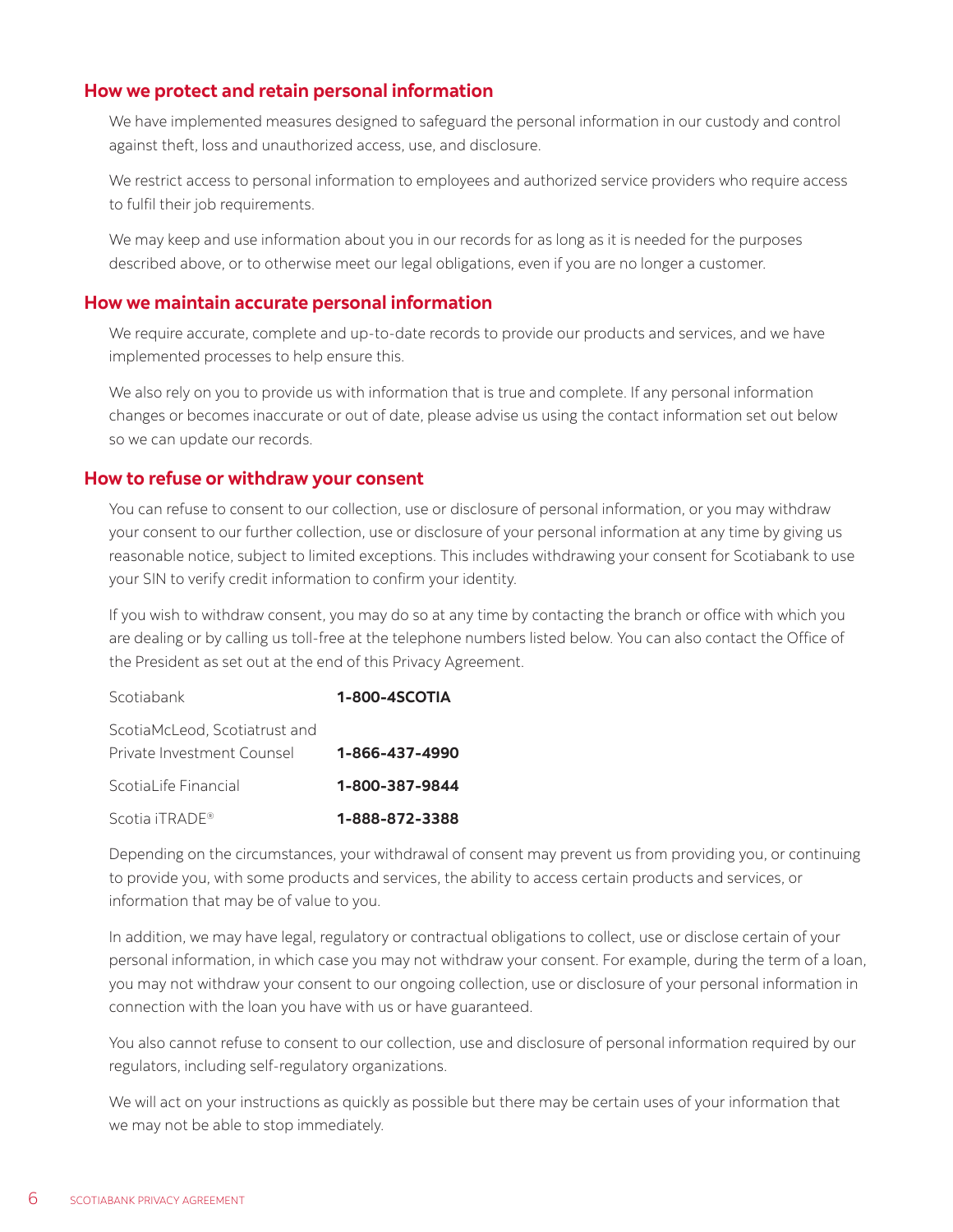#### **How to update your marketing choices**

You can update your marketing communication preferences at any time by contacting the branch or office you deal with or call us toll free at 1-800-4SCOTIA.

You can also withdraw your consent to receive specific types of communications as set out below:

- **•** To opt-out of email communications, click on the "unsubscribe" link included in each of our communications or **[click here](https://unsubscribe.scotiabank.com/?entid=BNS&buid=SBNK)** for The Bank of Nova Scotia in Canada or **[here](https://www.unsubscribe.gwm.scotiabank.com/?page=gwm)** for Scotiabank Global Wealth Management Scotiabank senders.
- **•** To opt-out of receiving SMS text messages, respond to any message by texting "STOP". You may also adjust your InfoAlert settings within our mobile app or the Scotiabank OnLine portal.
- **•** To opt-out of interest-based advertising, see our **[Digital Privacy and Interest-Based Advertising Policy](https://www.scotiabank.com/ca/en/about/contact-us/privacy/privacy-cookies.html)**.
- **•** To opt-out of the sharing of your personal information with trusted partners or members of the Scotiabank group of companies, contact us using the contact information set out above.
- **•** To opt-out of direct mail and phone marketing communications, contact us using the contact information set out above.

You may continue to receive certain types of communications, including electronic messages or offers from Scotiabank, even after you have withdrawn your consent or unsubscribed to emails. For example, messages sent from the Scotiabank OnLine portal, messages sent in response to specific inquiries, messages to satisfy a legal obligation or for debt collection purposes or to enforce or provide you with notice of an existing or pending right. In addition, if you visit your advisor at the branch or contact us by telephone, online (including through the Scotiabank Online portal) or visit an ABM, we may make certain offers to you.

#### **How to access or update your personal information**

You can request to access or update the personal information we hold about you. Much of this information is already accessible by you, for example: through your account statements; by visiting the branch or office where you regularly do business; by accessing your account online; or through the Customer Contact Centre. However, to access any other personal information about you, please send request in writing to the Office of the President using the contact information included at the end of this Agreement.

To process your request, we may ask you for information to validate your identity and confirm the scope of your request, such as your branch and account number, and clarification on the specific information or time period you are requesting.

We may not be able to provide you with access to your personal information in certain circumstances, such as where your request includes personal information about a third party that cannot be removed, or when the information you are requesting is protected by legal privilege.

Scotiabank may charge you a nominal access fee depending on the nature of your request. We will advise you of the fee, if any, prior to proceeding with your request.

If you have a sensory disability, you may request that your personal information be made available in an alternative format.